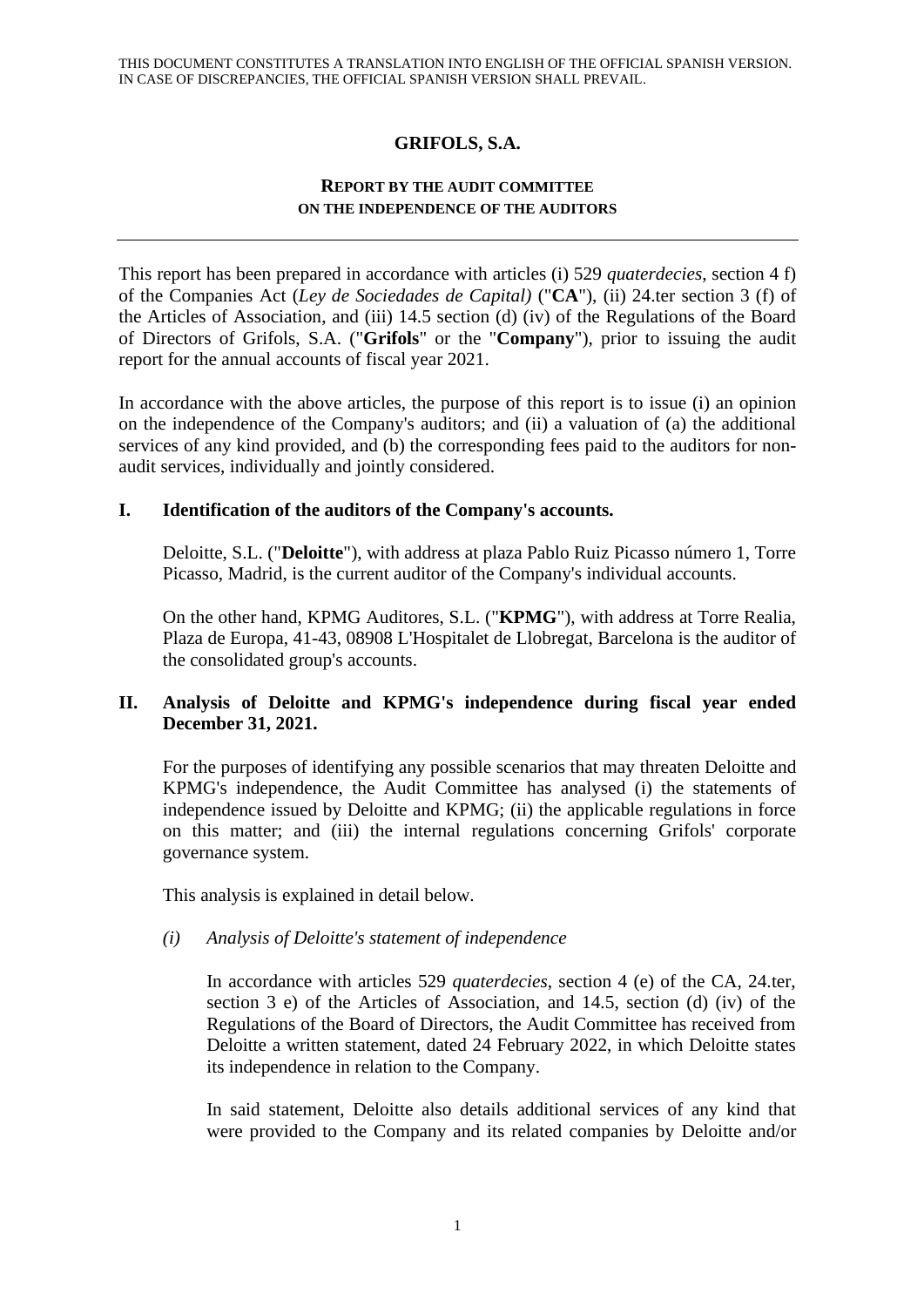individuals or entities related to it, in accordance with the current Law on Auditing of Accounts (*Ley de Auditoría de Cuentas*) ("**LAA**").

Additionally, in its written statement, Deloitte declares that it has general internal procedures of independence, which have been designed and implemented to protect its independence as auditor. Such proceedings are detailed in "Deloitte, S.L.'s Transparency Report for fiscal year 2021", which is accessible to the public.

#### *(ii) Analysis of KPMG's statement of independence*

In accordance with articles 529 *quaterdecies*, section 4 (e) of the CA, 24.ter, section 3 e) of the Articles of Association, and 14.5, section (d) (iv) of the Regulations of the Board of Directors, the Audit Committee has received from KPMG a written statement, dated 25 February 2022, in which KPMG states its independence in relation to the Company.

In said statement, KMPG also details additional services of any kind that were provided to the Company and its related companies by KMPG and/or individuals or entities related to it, in accordance with the LAA.

Additionally, in its written statement, KPMG declares that it has general procedures of independence, which have been designed and implemented to protect its independence as auditor. Such proceedings are detailed in "KPMG Auditores, S.L.'s Transparency Report for fiscal year 2021", which is accessible to the public.

#### *(iii) Analysis of the applicable legislation in force on this matter*

Pursuant to article 14.1 of the LAA, auditors must be independent in the performance of their duties from the audited entities and should refrain from acting when their independence may be threatened. To ensure their independence, auditors must design or introduce safeguard measures that enable them to detect any threats to their independence, and evaluate, reduce and, if appropriate, eliminate them. They must also periodically review such safeguard measures (article 15 of the LAA).

Additionally, article 39 of the LAA, which refers to article 16 of the same law, establishes a series of circumstances that, if occur, entail that the external auditor is not independent with respect to public interest entities.

The Audit Committee of the Company has analysed these circumstances individually and prior to the subscription and execution of any potential services to be provided by Deloitte and KPMG, on the basis of the information provided by the Company, Deloitte and KPMG, and it has determined that, without prejudice to section III of this report, none of these circumstances are fulfilled by Deloitte or KPMG and, therefore, it should be understood that both Deloitte and KPMG are independent pursuant to article 39 of the LAA.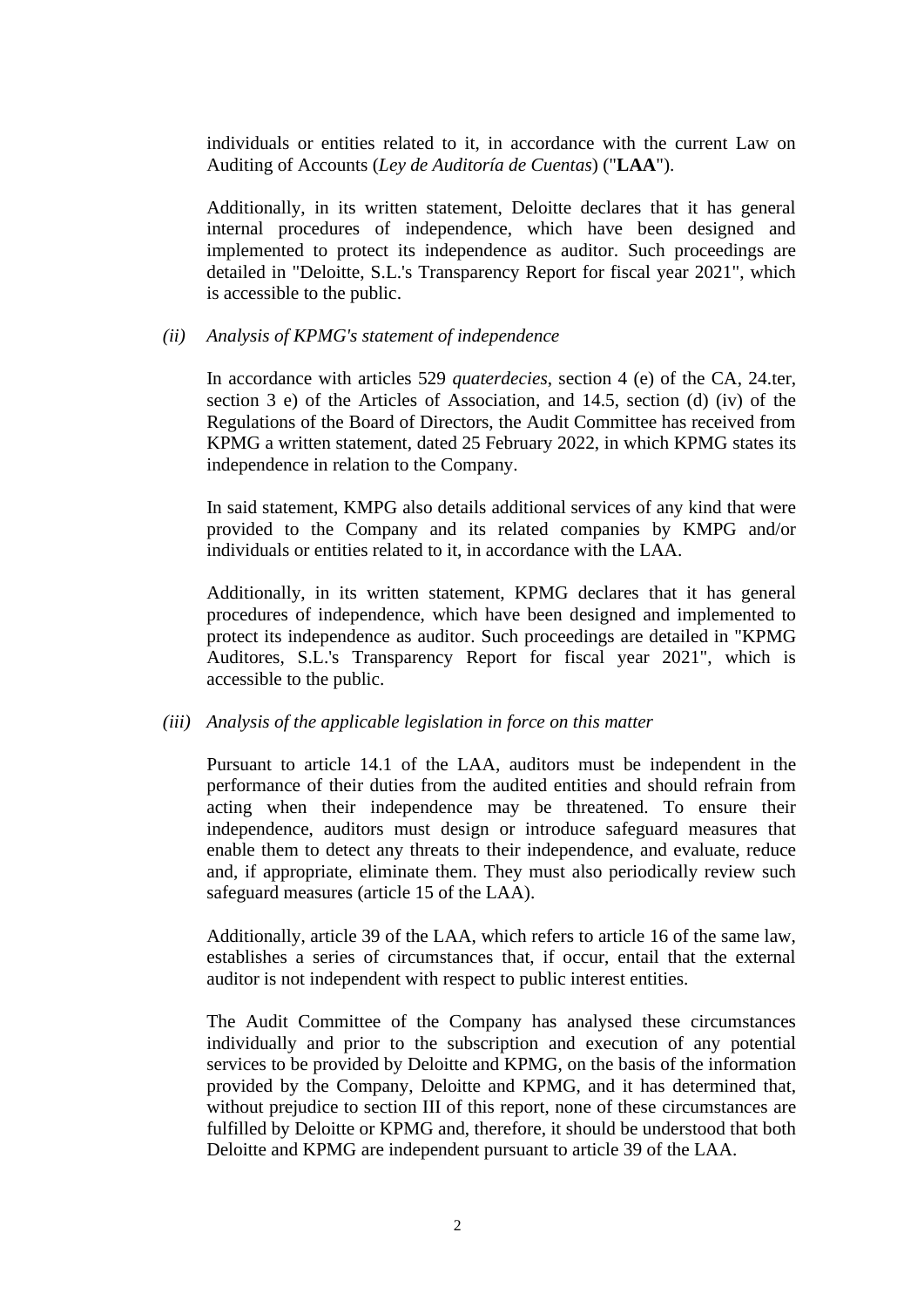In accordance with the provisions of article 529 *quaterdecies* of the CA under which authorization is required for non-prohibited services, according to the provisions established under articles 5, section 4 and 6.2.b) of the European Regulation No. 537/2014, of 16 April, and as regulated in section 3 of chapter IV, title I of the Law 22/2015, of 20 July, on Auditing of Accounts regarding the independence regime, the auditor shall request the corresponding approval for any on-going non-audit services that the Audit Company and the network to which it belongs have carried out during 2021. Such authorization has been issued by the Audit Committee.

### *(iv) Internal rules*

Article 14.5, section (d) of the Regulations of the Board of Directors provides that the Audit Committee shall, among other things, preserve the independence of the Company's external auditor and establish the relevant relations with said external auditor so that it is informed about any matters that may threaten the auditor's independence.

During fiscal year 2021, Deloitte and KPMG's auditors have attended the meetings of the Audit Committee of Grifols on a number of occasions and have informed about the non-existence of any matters that may have threatened their independence.

## **III. Description of the services provided by the auditors to the Company and its related entities.**

Pursuant to the provisions of the applicable legislation in force, the statements of independence issued by Deloitte and KPMG on 24 February and 25 February 2022, respectively, include a breakdown of the fees invoiced to the Company and its Group during fiscal year 2021, which are detailed in the corresponding annual accounts.

During fiscal year, KPMG and Deloitte have submitted an accurate description as well as its analysis of independence of the non-audit services to be provided by KPMG, Deloitte or its network in order to obtain the pre-approval of the Audit Committee.

From the analysis of the nature of the services provided by Deloitte and KPMG and the existing relationship between the audit fees and the non-audit services fees, there are no objective reasons to question Deloitte and KPMG's independence.

### **IV. Publication of this report on the Company's corporate web page.**

In accordance with recommendation number 6 of the Good Governance Code of listed companies, this report will be published on the Grifols' corporate website sufficiently far in advance of the Company's Ordinary General Shareholders' Meeting.